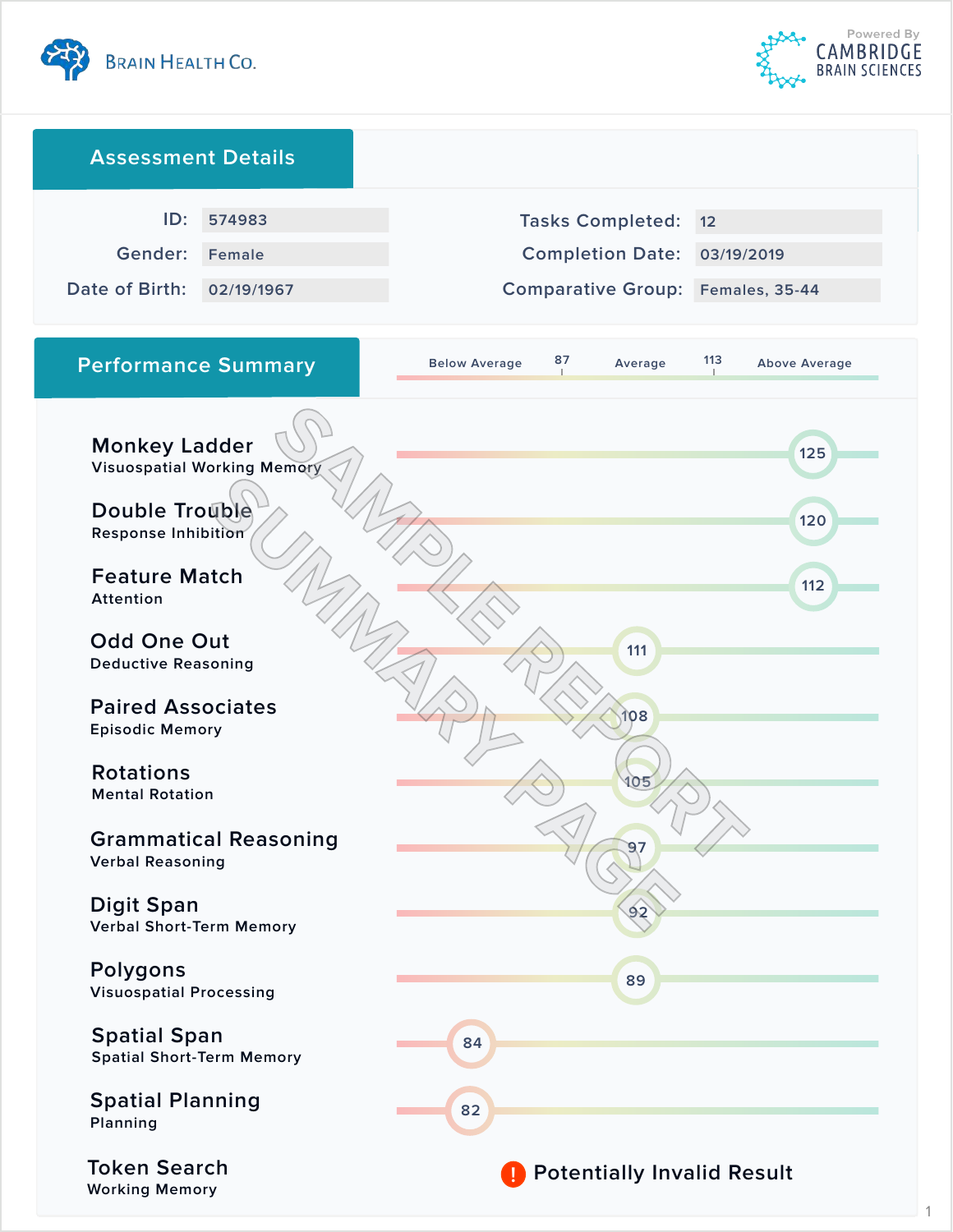

# **BRAIN HEALTH CO.** Cognitive Assessment Report





# **Monkey Ladder**

A measure of response in his measure of response in the ability to concentrate on relevant information in order to make a make a make a make a make a make a make a make a make a make a make a make a make a make a make a ma and update memory based on changing circumstances.<br>. A measure of visuospatial working memory—the ability to remember information about objects in space,





## **Double Trouble**

A measure of response inhibition—the ability to concentrate on relevant information in order to make a correct response despite interference.



**Result is within the AVERAGE range, Common everyday activities** associated with response inhibition include: **REPORT IS WITHIN THE CAVERAGE ISSOCIATED WITH THE POOP SET INTIONS SECTION OF THE REPORTS REPORT OF THE BLOCKING OUT ENDING DETERMINISTIONS ISSUES AND REPORT OF THE REPORT OF THE REPORT OF THE REPORT OF THE REPORT OF THE** 

- Keeping your eyes on the road when driving, despite passing distracting signs or people.
- Blocking out background conversations when you're on the phone.
- Inhibiting your emotional gut reaction to a social media post to formulate a more rational response.
- Ignoring attention-grabbing buzzwords on product packaging to focus on relevant information.



### **Feature Match**

A measure of attention—the ability to focus on relevant details or differences.



## **Result is within the AVERAGE range, Common everyday activities** associated with attention include:

- Staying focused on a task when it counts, such as when driving
- Identifying similarities and differences when comparing two things, such as two similar brands of a household product.
- Noticing small interpersonal details, like a partner's haircut, or subtle facial expressions indicating that somebody is upset or bored.